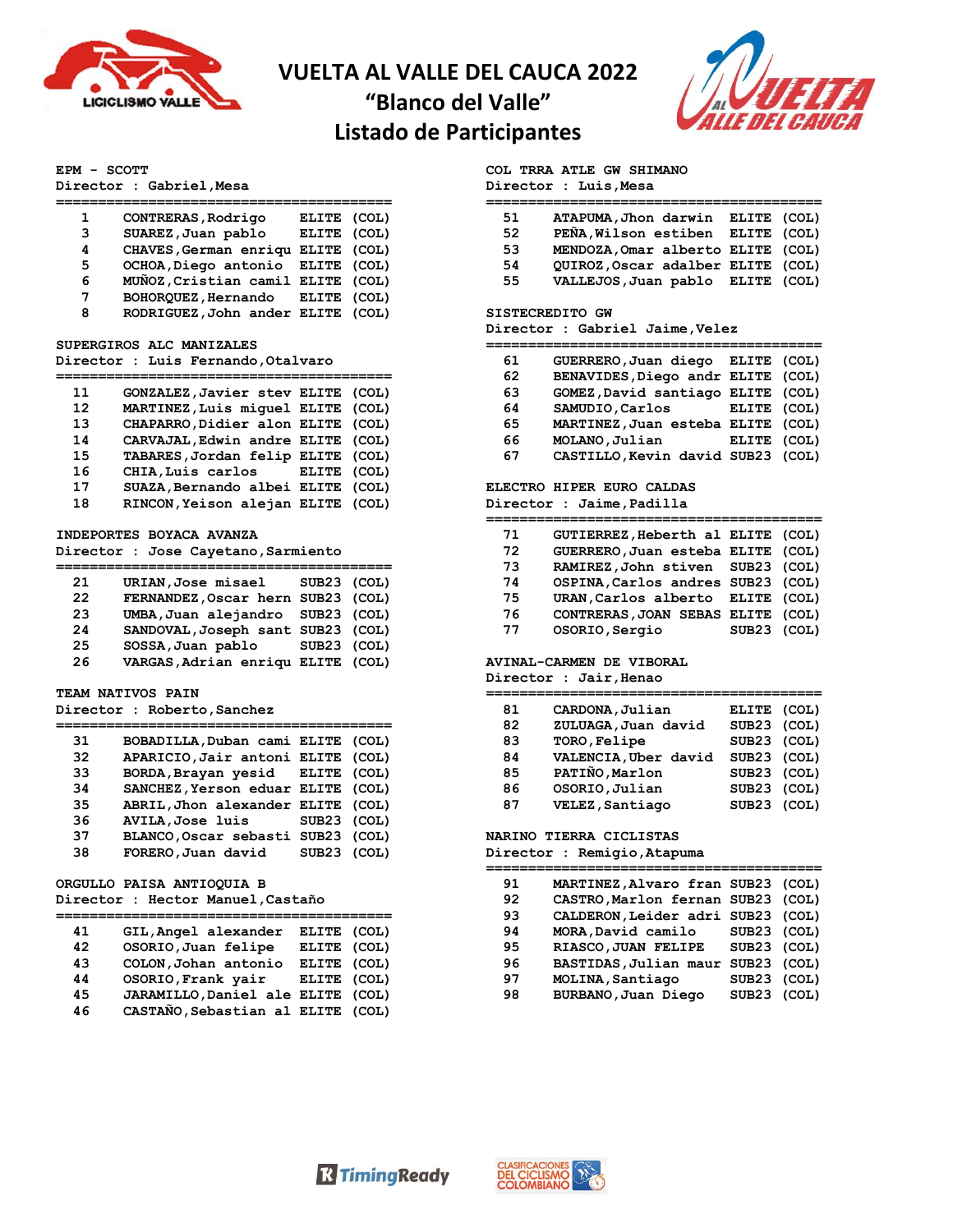

## **VUELTA AL VALLE DEL CAUCA 2022**

**"Blanco del Valle"**

## **Listado de Participantes**



#### **TEAM LEGALAGRO**

**Director : Ferney,Restrepo**

| 101 | QUICENO, Luis hernan              | ELITE (COL) |  |
|-----|-----------------------------------|-------------|--|
| 102 | RAMOS, Juan jose                  | ELITE (COL) |  |
| 103 | ECHAVARRIA, Juan davi ELITE (COL) |             |  |
| 104 | GARCIA, Nicolas david ELITE (COL) |             |  |
| 105 | <b>JARAMILLO, MATEO</b>           | ELITE (COL) |  |
| 106 | SARMIENTO, Miquel Ang             | ELITE (COL) |  |
| 108 | RAMIREZ, Santiago                 | SUB23 (COL) |  |
|     |                                   |             |  |

#### **FUND PRO STRONG CYCLING**

**Director : Remberto,Jaramillo**

| 111 | CASTAÑEDA, Jaime albe ELITE (COL) |             |  |
|-----|-----------------------------------|-------------|--|
| 112 | PAREDES, Cesar nicola ELITE (COL) |             |  |
| 113 | OUETAMA, Yeison ubarl ELITE (COL) |             |  |
| 114 | RAMIREZ, Ruberth ELITE (COL)      |             |  |
| 115 | ABELLA, Daniel mauric ELITE (COL) |             |  |
| 116 | SANDOVAL, Edwin alexa ELITE (COL) |             |  |
| 117 | <b>ECHEVERRY, Isaias</b>          | ELITE (COL) |  |
| 118 | JOSSA, Carlos Stiven              | SUB23 (COL) |  |
|     |                                   |             |  |

### **ORGULLO PAYMA**

**Director : Luis Emilio,Florez**

| 121 | PASTES, Giovanny      | SUB23 (COL) |  |
|-----|-----------------------|-------------|--|
| 122 | ALVAREZ, Johan david  | SUB23 (COL) |  |
| 123 | RINCON, Santiago      | SUB23 (COL) |  |
| 124 | TABARES, Julio cesar  | SUB23 (COL) |  |
| 125 | CUBILLOS, Juan david  | SUB23 (COL) |  |
| 126 | RUBIO, Jose noe       | SUB23 (COL) |  |
| 127 | GARZON, Yonnier       | SUB23 (COL) |  |
| 128 | VILLAMARIN, Juan pabl | SUB23 (COL) |  |
|     |                       |             |  |

## **FUNDACION TEAM RECAPI**

### **Director : Manuel,Galindez**

| 131 | ARIZA, Heimarhanz                 | ELITE (COL) |  |
|-----|-----------------------------------|-------------|--|
| 132 | HERRERA, Stiven alexa ELITE (COL) |             |  |
| 133 | LESMES, Jhoan sebasti SUB23 (COL) |             |  |
| 134 | VARGAS, Marlon camilo ELITE (COL) |             |  |
| 135 | RIVERA, Hector sebast ELITE (COL) |             |  |
| 136 | PINILLA, Juan pablo               | SUB23 (COL) |  |
|     |                                   |             |  |

## **RISARALDA CASTA CAMPEONES**

**Director : Evelio,Cely**

| 141 | ARBELAEZ, Juan camilo ELITE (COL) |             |  |
|-----|-----------------------------------|-------------|--|
| 142 | CASTILLO, Juan camilo SUB23 (COL) |             |  |
| 143 | ALZATE, Juan david                | SUB23 (COL) |  |
| 144 | PINEDA, Juan felipe               | SUB23 (COL) |  |
| 145 | DIAZ, Jair adenilzon              | SUB23 (COL) |  |
| 146 | RODRIGUEZ, Guillermo              | SUB23 (COL) |  |
| 147 | VIRGUEZ, Brayan santi SUB23 (COL) |             |  |
|     |                                   |             |  |

## **COL TIERRA ATLETAS GW SHI**

**Director : Armando,Cardenas**

| FLOREZ, Frank sebasti SUB23 (COL)<br>151 |  |
|------------------------------------------|--|
| 152<br>PORRAS, Johan fernand SUB23 (COL) |  |
| 153<br>MOLANO, Brayan estive SUB23 (COL) |  |
| OLAVE, Jhon alexander SUB23 (COL)<br>154 |  |
| 155<br>CASTRO, Yonatan andre SUB23 (COL) |  |

#### **ORGULLO PAISA ANTIOQUIA A**

**Director : Hector Manuel,Castaño**

| 161 | SANCHEZ, Mateo            | SUB23 (COL) |  |
|-----|---------------------------|-------------|--|
| 162 | <b>ECHAVARRIA, Alonso</b> | SUB23 (COL) |  |
| 163 | BARBOZA, Juan manuel      | SUB23 (COL) |  |
| 164 | RESTREPO, Juan pablo      | SUB23 (COL) |  |
| 165 | RENDON, Juan tito         | SUB23 (COL) |  |

#### **ALC MANIZALES SUPERGIROS**

**Director : Luis Fernando,Otalvaro**

| 171 | ZAPATA, Alex juan pab | SUB23 (COL) |  |
|-----|-----------------------|-------------|--|
| 172 | SUAREZ, Juan manuel   | SUB23 (COL) |  |
| 173 | RUIZ, Alejandro       | ELITE (COL) |  |
| 174 | AMADOR, Juan jose     | ELITE (COL) |  |
| 175 | MACA, Leison damian   | ELITE (COL) |  |
| 176 | MORENO, Salvador      | ELITE (COL) |  |
| 177 | NAVARRO, Royner       | ELITE (COL) |  |
|     |                       |             |  |

**EPM - SCOTT - B**

**Director : Gabriel,Mesa**

| 182<br>183 | ARBOLEDA, Anderson<br>HERRERA, Manuel david SUB23 (COL) | SUB23 (COL) |  |
|------------|---------------------------------------------------------|-------------|--|
| 184        | HOYOS, Miquel angel SUB23 (COL)                         |             |  |
| 185<br>186 | CONTRERAS, Juan Sebas SUB23 (COL)<br>PIRA, Segundo omar | SUB23 (COL) |  |
|            |                                                         |             |  |

**CM TEAM AG NECTAR-RON SFE**

**Director : Jorge Alberto,Arbelaez**

| 201 | MUÑOZ, Edison                     | ELITE (COL) |  |
|-----|-----------------------------------|-------------|--|
| 202 | ANGARITA, Marvin orla ELITE (COL) |             |  |
| 203 | OSORIO, Edison estefa ELITE (COL) |             |  |
| 204 | VILLADA, Alejandro                | ELITE (COL) |  |
| 205 | CARDONA, Julian                   | SUB23 (COL) |  |
| 206 | OSORNO, Mateo                     | SUB23 (COL) |  |
| 207 | GOMEZ, Manuel de jesu             | SUB23 (COL) |  |
| 208 | CAMPO, Juan diego                 | SUB23 (COL) |  |